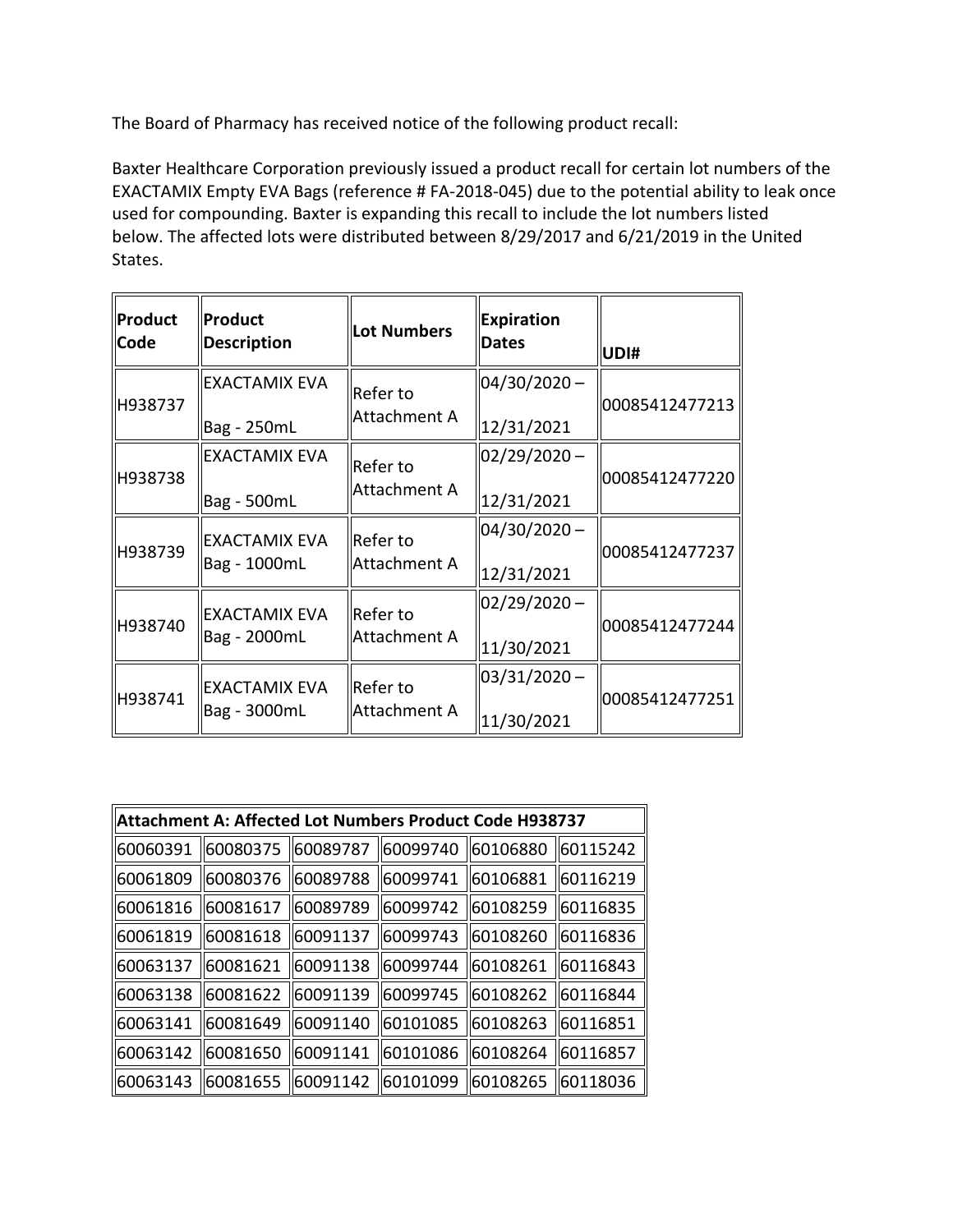|          |          |          | Attachment A: Affected Lot Numbers Product Code H938737 |          |          |
|----------|----------|----------|---------------------------------------------------------|----------|----------|
| 60063146 | 60082887 | 60092384 | 60101100                                                | 60109537 | 60118039 |
| 60063147 | 60083516 | 60092407 | 60101103                                                | 60109555 | 60118040 |
| 60063148 | 60083519 | 60092408 | 60101104                                                | 60109556 | 60118041 |
| 60064545 | 60084461 | 60092409 | 60102461                                                | 60109561 | 60118042 |
| 60064546 | 60084462 | 60092410 | 60102462                                                | 60109562 | 60119280 |
| 60064547 | 60084465 | 60092412 | 60102463                                                | 60109575 | 60119332 |
| 60064548 | 60084466 | 60093834 | 60102464                                                | 60109576 | 60119333 |
| 60064549 | 60084471 | 60093835 | 60102466                                                | 60110723 | 60119375 |
| 60064551 | 60084472 | 60093836 | 60102467                                                | 60110725 | 60119376 |
| 60064552 | 60084475 | 60093839 | 60102468                                                | 60110726 | 60119377 |
| 60064553 | 60085739 | 60093841 | 60103937                                                | 60110727 | 60119380 |
| 60064554 | 60085740 | 60095438 | 60103938                                                | 60110728 | 60119381 |
| 60066253 | 60085741 | 60095445 | 60103939                                                | 60112087 | 60119766 |
| 60066254 | 60085742 | 60095446 | 60103941                                                | 60113326 | 60119781 |
| 60066255 | 60085743 | 60095447 | 60103942                                                | 60113329 | 60119782 |
| 60066256 | 60085744 | 60096697 | 60104859                                                | 60113331 | 60119783 |
| 60066257 | 60085745 | 60096698 | 60105197                                                | 60113332 | 60119785 |
| 60066258 | 60086979 | 60096699 | 60105198                                                | 60113736 | 60119786 |
| 60068559 | 60086980 | 60096700 | 60105199                                                | 60113737 | 60120927 |
| 60070835 | 60086981 | 60096701 | 60105200                                                | 60113787 | 60120928 |
| 60070836 | 60086982 | 60096702 | 60105201                                                | 60113788 | 60120929 |
| 60070837 | 60086985 | 60097821 | 60105379                                                | 60113790 | 60120930 |
| 60074866 | 60086986 | 60097822 | 60105380                                                | 60113791 | 60120931 |
| 60074955 | 60088180 | 60097823 | 60105389                                                | 60114853 | 60120932 |
| 60074956 | 60088181 | 60097824 | 60105390                                                | 60114855 | 60120933 |
| 60074959 | 60088182 | 60097825 | 60105393                                                | 60114856 | 60122722 |
| 60075125 | 60088183 | 60098859 | 60105394                                                | 60115234 | 60122723 |
| 60075170 | 60088185 | 60098860 | 60105395                                                | 60115237 | 60122724 |
| 60080371 | 60088186 | 60098861 | 60106875                                                | 60115238 | 60122725 |
| 60080372 | 60089784 | 60098863 | 60106877                                                | 60115239 | 60122726 |
| 60080373 | 60089785 | 60098864 | 60106878                                                | 60115240 | 60122727 |
| 60080374 | 60089786 | 60099739 | 60106879                                                | 60115241 | 60122728 |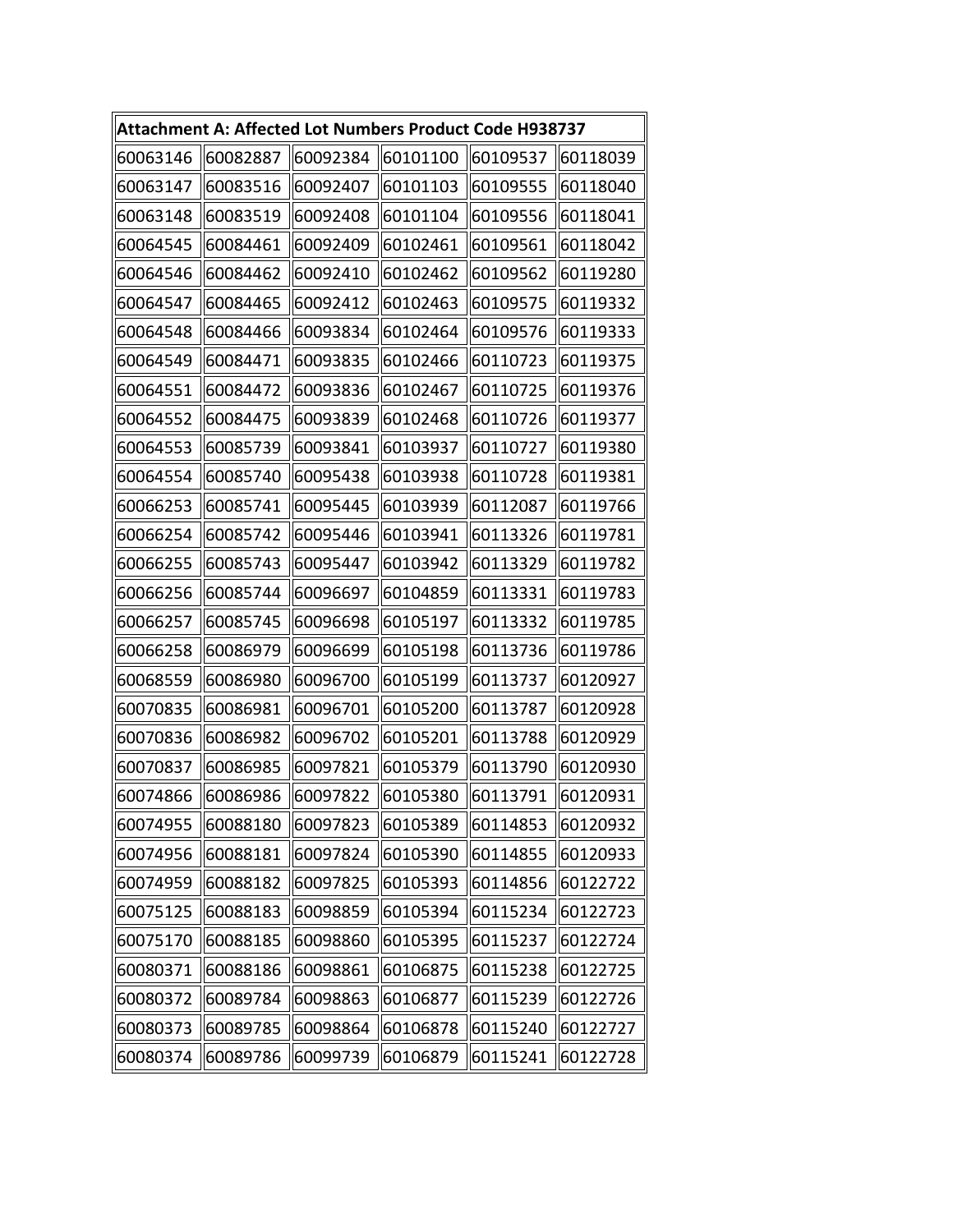| H938737  | <b>Attachment A: Affected Lot Numbers Product Code</b> |          |          |          |
|----------|--------------------------------------------------------|----------|----------|----------|
| 60124002 | 60131913                                               | 60138354 | 60152686 | 60164155 |
| 60124003 | 60132221                                               | 60138359 | 60152688 | 60164579 |
| 60124004 | 60132222                                               | 60139315 | 60153376 | 60165794 |
| 60124639 | 60132223                                               | 60139318 | 60153630 | 60165795 |
| 60124640 | 60132893                                               | 60139319 | 60153633 | 60165870 |
| 60124641 | 60132894                                               | 60139320 | 60154180 | 60165871 |
| 60124642 | 60132895                                               | 60140557 | 60154253 | 60165872 |
| 60124643 | 60132896                                               | 60141754 | 60154254 | 60165873 |
| 60124644 | 60132897                                               | 60142539 | 60154259 | 60166265 |
| 60125998 | 60132898                                               | 60142540 | 60154260 | 60166266 |
| 60125999 | 60132899                                               | 60143045 | 60154261 | 60166267 |
| 60126000 | 60132919                                               | 60143046 | 60154306 | 60166268 |
| 60126001 | 60133465                                               | 60143047 | 60154838 | 60167288 |
| 60126002 | 60133466                                               | 60143048 | 60154839 | 60167289 |
| 60126003 | 60133467                                               | 60143217 | 60155183 | 60167290 |
| 60127183 | 60133468                                               | 60143218 | 60155184 |          |
| 60127184 | 60133469                                               | 60143219 | 60155190 |          |
| 60127185 | 60134183                                               | 60143220 | 60155195 |          |
| 60127186 | 60134184                                               | 60143950 | 60155196 |          |
| 60127188 | 60134185                                               | 60143951 | 60155991 |          |
| 60127189 | 60134214                                               | 60143952 | 60155993 |          |
| 60128809 | 60134215                                               | 60143953 | 60156255 |          |
| 60128810 | 60134216                                               | 60143954 | 60156256 |          |
| 60128849 | 60134217                                               | 60143955 | 60156257 |          |
| 60128850 | 60134218                                               | 60145050 | 60156259 |          |
| 60128851 | 60135981                                               | 60145444 | 60157135 |          |
| 60129801 | 60135982                                               | 60145445 | 60157136 |          |
| 60129802 | 60135983                                               | 60145446 | 60157137 |          |
| 60129976 | 60137150                                               | 60145447 | 60157138 |          |
| 60130029 | 60137151                                               | 60145448 | 60158786 |          |
| 60130030 | 60137152                                               | 60145449 | 60160737 |          |
| 60130785 | 60137153                                               | 60145450 | 60160738 |          |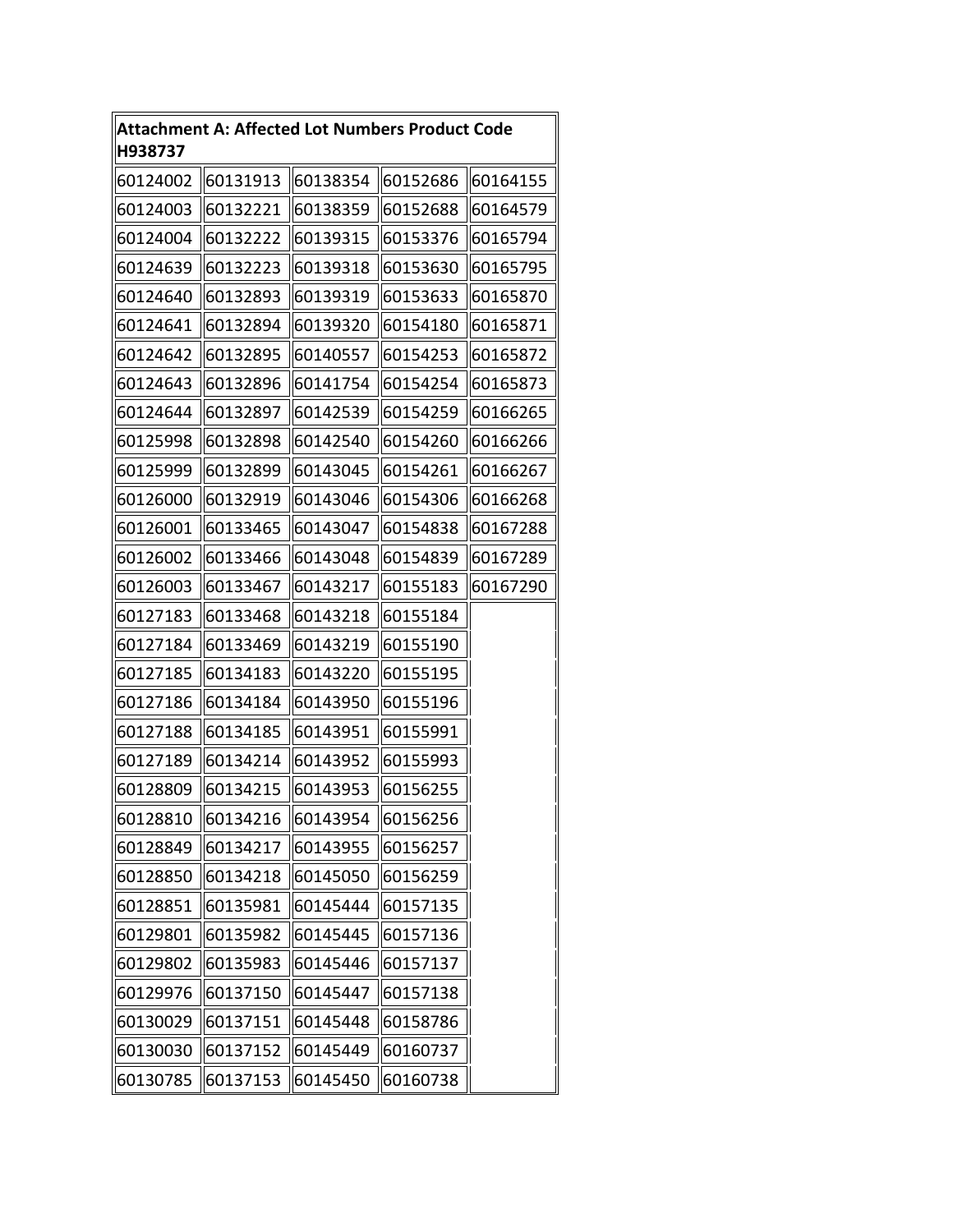| H938737  | Attachment A: Affected Lot Numbers Product Code |          |          |  |  |  |  |  |  |  |  |
|----------|-------------------------------------------------|----------|----------|--|--|--|--|--|--|--|--|
| 60130786 | 60137154                                        | 60148481 | 60160741 |  |  |  |  |  |  |  |  |
| 60131001 | 60137155                                        | 60149035 | 60160994 |  |  |  |  |  |  |  |  |
| 60131885 | 60137708                                        | 60149036 | 60161581 |  |  |  |  |  |  |  |  |
| 60131886 | 60137711                                        | 60149037 | 60161583 |  |  |  |  |  |  |  |  |
| 60131888 | 60137823                                        | 60149038 | 60161584 |  |  |  |  |  |  |  |  |
| 60131889 | 60137824                                        | 60150445 | 60161585 |  |  |  |  |  |  |  |  |
| 60131909 | 60137825                                        | 60151728 | 60161587 |  |  |  |  |  |  |  |  |
| 60131910 | 60138236                                        | 60151740 | 60164153 |  |  |  |  |  |  |  |  |
| 60131911 | 60138353                                        | 60152505 | 60164154 |  |  |  |  |  |  |  |  |

|        |        |         | Attachment A: Affected Lot Numbers Product Code H938738 |        |         |        |        |        |         |
|--------|--------|---------|---------------------------------------------------------|--------|---------|--------|--------|--------|---------|
| 600496 | 600691 | 600857  | 600954                                                  | 601039 | 601168  | 601246 | 601435 | 601537 | 6016291 |
| 63     | 13     | 48      | 59                                                      | 60     | 71      | 56     | 04     | 07     | 4       |
| 600497 | 600708 | 1600857 | 600954                                                  | 601039 | 601168  | 601246 | 601435 | 601537 | 6016295 |
| 03     | 39     | 49      | 60                                                      | 61     | 72      | 57     | 05     | 08     | 1       |
| 600513 | 600708 | 600857  | 600954                                                  | 601039 | 1601168 | 601246 | 601435 | 601542 | 6016295 |
| 10     | 40     | 50      | 61                                                      | 62     | 77      | 58     | 06     | 15     | 2       |
| 600525 | 600708 | 1600857 | 600967                                                  | 601039 | 1601168 | 601260 | 601450 | 601542 | 6016295 |
| 92     | 43     | 51      | 11                                                      | 63     | 78      | 12     | 69     | 16     | 9       |
| 600526 | 600708 | 600857  | 600967                                                  | 601052 | 601168  | 601308 | 601450 | 601542 | 6016579 |
| 93     | 44     | 52      | 12                                                      | 07     | 83      | 18     | 70     | 17     | n       |
| 600538 | 600721 | 600869  | 600967                                                  | 601052 | 601168  | 601308 | 601454 | 601548 | 6016579 |
| 51     | 20     | 93      | 19                                                      | 08     | 84      | 19     | 57     | 56     | 1       |
| 600538 | 600721 | 600869  | 1600967                                                 | 601052 | 601180  | 601318 | 601454 | 601548 | 6016586 |
| 54     | 21     | 94      | 20                                                      | 09     | 54      | 97     | 58     | 59     | n       |
| 600538 | 600721 | 1600869 | 600967                                                  | 601052 | 601192  | 601318 | 601454 | 601548 | 6016586 |
| 55     | 22     | 95      | 21                                                      | 10     | 75      | 98     | 59     | 60     | 3       |
| 600553 | 600721 | 1600869 | 600967                                                  | 601054 | 601192  | 601318 | 601454 | 601548 | 6016586 |
| 40     | 25     | 96      | 22                                                      | 15     | 76      | 99     | 60     | 61     | 4       |
| 600553 | 600740 | 1600869 | 600967                                                  | 601054 | 601192  | 601329 | 601454 | 601548 | 6016586 |
| 42     | 16     | 97      | 23                                                      | 16     | 77      | 05     | 61     | 62     | 5       |
| 600563 | 600749 | 1600869 | 600978                                                  | 601054 | 601193  | 601329 | 601454 | 601548 | 6016625 |
| 43     | 88     | 98      | 34                                                      | 21     | 89      | 06     | 62     | 63     | 5       |

I I I I I I I I I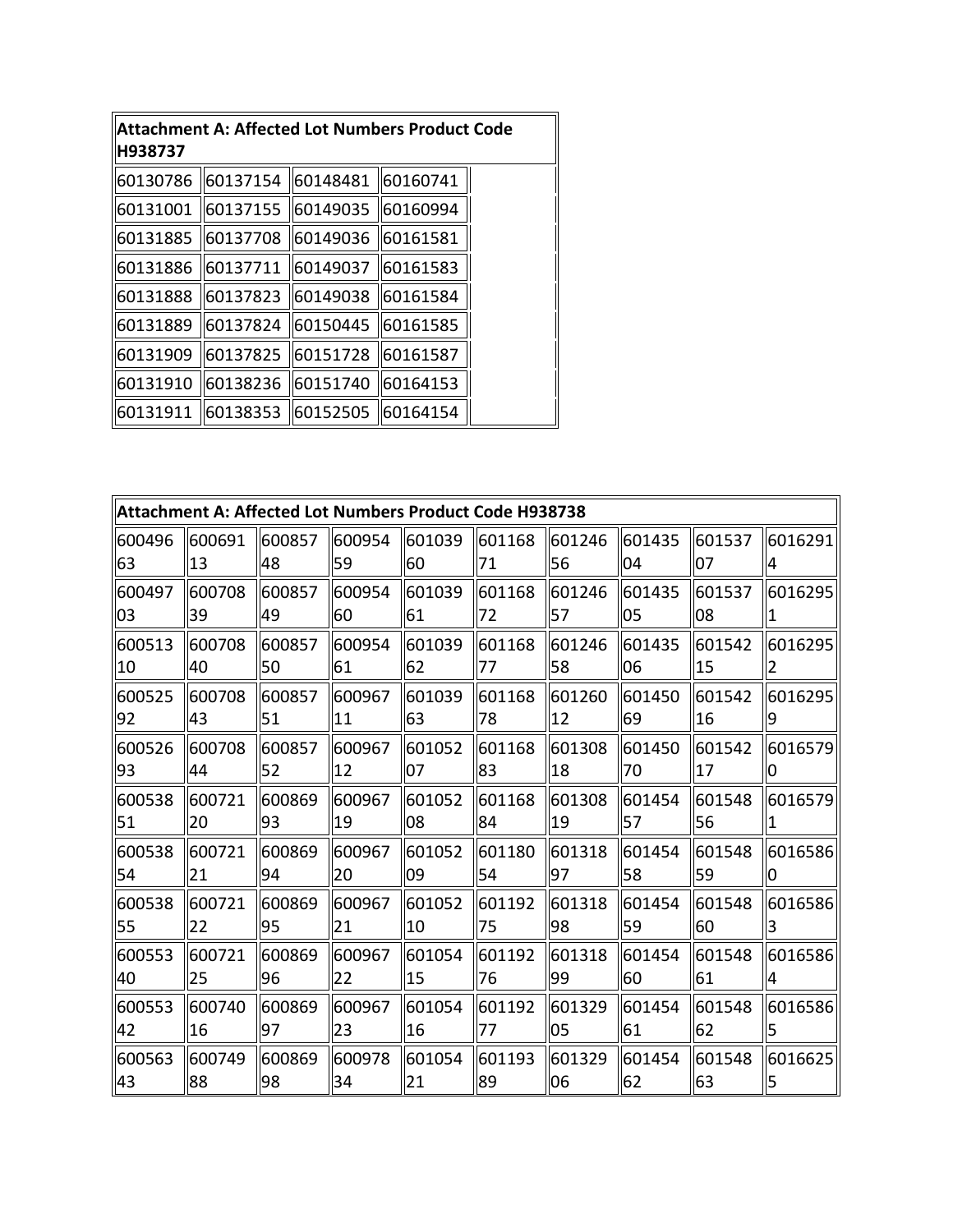|              |                                                                 |              | Attachment A: Affected Lot Numbers Product Code H938738        |                     |        |                       |               |              |         |
|--------------|-----------------------------------------------------------------|--------------|----------------------------------------------------------------|---------------------|--------|-----------------------|---------------|--------------|---------|
| 600576       | 600749                                                          | 600881       | 600978                                                         | 601055              | 601193 | 601329                | 601454        | 601548       | 6016625 |
| 21           | 91                                                              | 73           | 35                                                             | 24                  | 90     | 07                    | 63            | 64           | 6       |
| 600576       | 600749                                                          | 600881       | 600978                                                         | 601068              | 601193 | 601329                | 601466        | 601551       | 6016625 |
| 22           | 92                                                              | 75           | 36                                                             | 99                  | 91     | 08                    | 27            | 72           | 7       |
| 600576       | 600751                                                          | 600881       | 600978                                                         | 601069              | 601193 | 601329                | 601466        | 601551       | 6016625 |
| 23           | 26                                                              | 76           | 37                                                             | 00                  | 92     | 09                    | 37            | 73           | 8       |
| 600576       | 600751                                                          | 600881       | 600978                                                         | 601069              | 601193 | 601341                | 601470        | 601551       |         |
| 24           | 72                                                              | 77           | 38                                                             | 01                  | 93     | 96                    | 02            | 74           |         |
| 600576       | 600751                                                          | 600881       | 600978                                                         | 601069              | 601193 | 601341                | 601470        | 601551       |         |
| 25           | 75                                                              | 78           | 39                                                             | 02                  | 94     | 99                    | 03            | 75           |         |
| 600576       | 600757                                                          | 600881       | 600988                                                         | 601069              | 601193 | 601342                | 601470        | 601562       |         |
| 26           | 69                                                              | 79           | 79                                                             | 03                  | 95     | 00                    | 04            | 43           |         |
| 600592       | 600776                                                          | 600897       | 600988                                                         | 601069              | 601197 | 601342                | 601484        | 601562       |         |
| 14           | 11                                                              | 96           | 80                                                             | 04                  | 94     | 01                    | 90            | 45           |         |
| 600592       | 1600776                                                         | 1600897      | 600988                                                         | 601082              | 601197 | 601359                | 601484        | 601577       |         |
| 19           | $12$                                                            | 97           | 88                                                             | 73                  | 95     | 92                    | 91            | 38           |         |
| 600592       | 600776                                                          | 600897       | 600988                                                         | 601082              | 601197 | 601359                | 601484        | 601577       |         |
| 20           | 13                                                              | 98           | 97                                                             | 75                  | 96     | 93                    | 92            | 41           |         |
| 600592       | 600776                                                          | 1600911      | 600988                                                         | 601082              | 601197 | 601359                | 601484        | 601577       |         |
| 29           | 14                                                              | 53           | 98                                                             | 76                  | 99     | 94                    | 93            | 43           |         |
| 600592       | 600776                                                          | 600911       | 600997                                                         | 601082              | 601198 | 601359                | 601484        | 601577       |         |
| 30           | 15                                                              | 54           | 50                                                             | 77                  | 00     | 95                    | 94            | 44           |         |
| 600592       | 600790                                                          | 600911       | 600997                                                         | 601082              | 601198 | 601359                | 601484        | 601587       |         |
| 41           | 02                                                              | 56           | 51                                                             | 78                  | 03     | 96                    | 95            | 68           |         |
| 600592       | 1600803                                                         | 600911       | 600997                                                         | 601082              | 601198 | 601359                | 601484        | 601587       |         |
| 42           | 11                                                              | $\vert$ 57   | 52                                                             | 79                  | 04     | 97                    | 96            | 69           |         |
| 02           | $\sqrt{600604}$ $\sqrt{600803}$ $\sqrt{600911}$<br>$ 12\rangle$ | 58           | $\parallel$ 600997 $\parallel$ 601096 $\parallel$ 601209<br>53 | 07                  | 41     | 601371   601490<br>64 | 40            | 601587<br>70 |         |
| 600604       | 600803                                                          | 600911       | 600997                                                         | 601096              | 601209 | 601371                | 601498        | 601587       |         |
| 23           | 17                                                              | 59           | 54                                                             | 08                  | 42     | 65                    | 11            | 74           |         |
| 600604       | 600803                                                          | 600924       | 600997                                                         | 601096              | 601209 | 601371                | 601498        | 601598       |         |
| 24           | 18                                                              | 20           | 55                                                             | 15                  | 43     | 66                    | 12            | 53           |         |
| 600604<br>25 | 600803<br>  25                                                  | 600924<br>23 | 600997<br>56                                                   | 601121 601209<br>30 | 44     | 601371<br>67          | 601498<br> 13 | 601598<br>54 |         |
| 600663       | 600803                                                          | 600924       | 601011                                                         | 601121              | 601209 | 601377                | 601498        | 601598       |         |
| 92           | $ 29\rangle$                                                    | 24           | 25                                                             | 37                  | 45     | 13                    | 14            | 57           |         |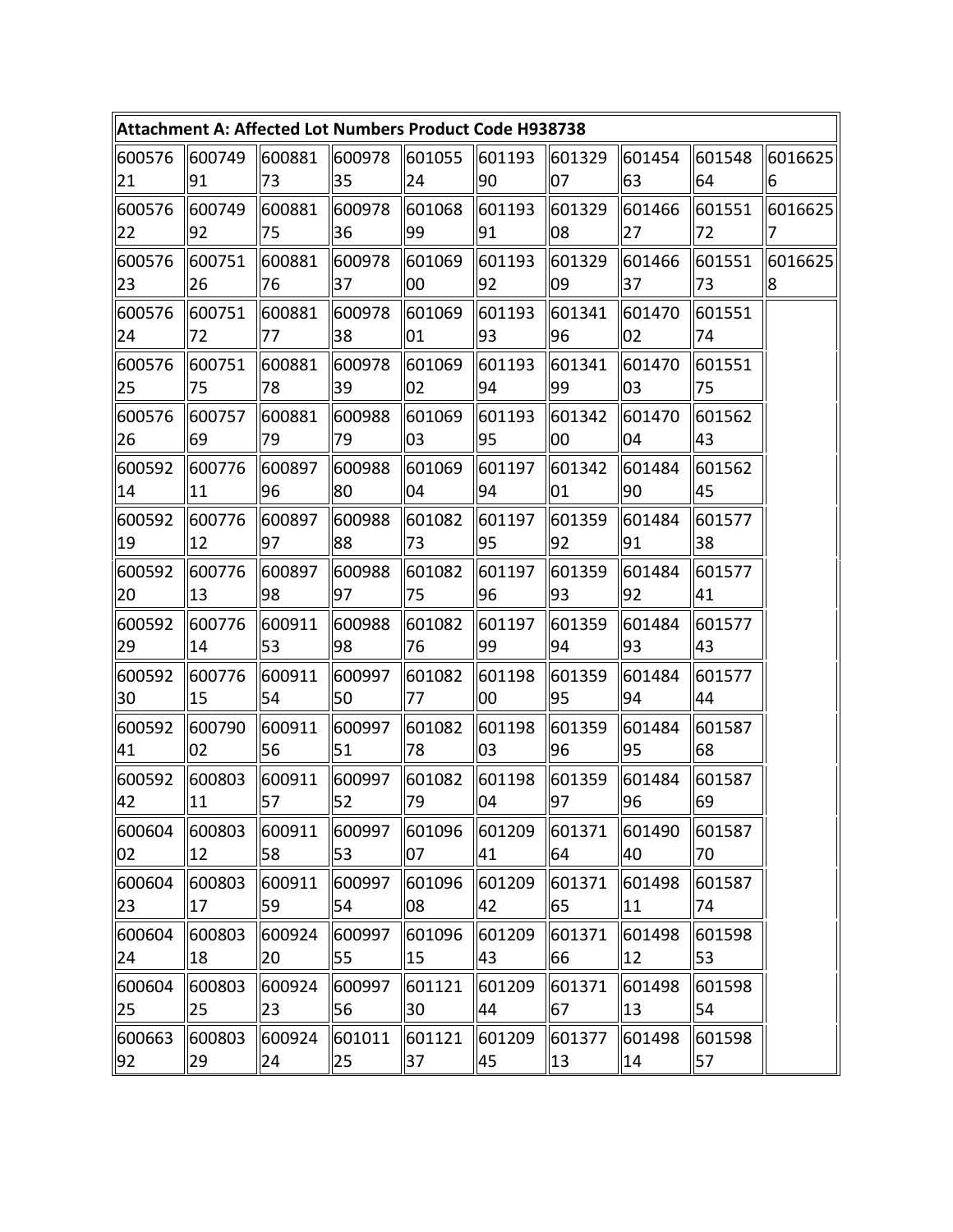|        |        |        | Attachment A: Affected Lot Numbers Product Code H938738 |        |        |        |        |        |
|--------|--------|--------|---------------------------------------------------------|--------|--------|--------|--------|--------|
| 600663 | 600816 | 600924 | 601011                                                  | 601132 | 601209 | 601383 | 601504 | 601607 |
| 93     | 82     | 25     | 26                                                      | 32     | 46     | 93     | 25     | 19     |
| 600663 | 600816 | 600924 | 601011                                                  | 601132 | 601209 | 601383 | 601504 | 601607 |
| 94     | 83     | 26     | 27                                                      | 33     | 51     | 94     | 26     | 20     |
| 600663 | 600816 | 600924 | 601011                                                  | 601132 | 601227 | 601384 | 601504 | 601607 |
| 95     | 84     | 27     | 28                                                      | 34     | 36     | 02     | 27     | 21     |
| 600681 | 600816 | 600941 | 601011                                                  | 601132 | 601227 | 601384 | 601504 | 601607 |
| 72     | 85     | 12     | 29                                                      | 35     | 37     | 09     | 28     | 22     |
| 600681 | 600816 | 600941 | 601011                                                  | 601132 | 601240 | 601402 | 601516 | 601607 |
| 97     | 87     | 15     | 30                                                      | 36     | 15     | 29     | 31     | 23     |
| 600681 | 600828 | 600941 | 601024                                                  | 601158 | 601240 | 601405 | 601516 | 601607 |
| 98     | 92     | 16     | 76                                                      | 65     | 16     | 65     | 32     | 28     |
| 600681 | 600828 | 600941 | 601024                                                  | 601158 | 601240 | 601405 | 601516 | 601615 |
| 99     | 95     | 17     | 77                                                      | 66     | 17     | 66     | 51     | 66     |
| 600682 | 600828 | 600941 | 1601024                                                 | 601158 | 601240 | 601418 | 601516 | 601615 |
| 00     | 96     | 18     | 78                                                      | 67     | 18     | 88     | 52     | 67     |
| 600691 | 600846 | 600941 | 601024                                                  | 601158 | 601246 | 601418 | 601516 | 601615 |
| 06     | 20     | 19     | 79                                                      | 68     | 52     | 90     | 59     | 68     |
| 600691 | 600846 | 600954 | 601024                                                  | 601158 | 601246 | 601425 | 601526 | 601615 |
| 09     | 29     | 55     | 80                                                      | 69     | 53     | 51     | 77     | 69     |
| 600691 | 600857 | 600954 | 601024                                                  | 601158 | 601246 | 601425 | 601526 | 601615 |
| 10     | 46     | 56     | 81                                                      | 70     | 54     | 52     | 78     | 71     |
| 600691 | 600857 | 600954 | 601024                                                  | 601168 | 601246 | 601435 | 601535 | 601615 |
| 12     | 47     | 58     | 82                                                      | 58     | 55     | 03     | 06     | 72     |

| Attachment A: Affected Lot Numbers Product Code H938739                    |  |                                                                 |  |
|----------------------------------------------------------------------------|--|-----------------------------------------------------------------|--|
| 60064180   60085753   60097845   60120572   60140859   60156220   60162873 |  |                                                                 |  |
| 60064181   60085754   60097846   60120573   60140869   60156221   60162874 |  |                                                                 |  |
| 60064182   60085756   60098899   60124007   60140870   60156222   60162883 |  |                                                                 |  |
| 60064183                                                                   |  | 60085757   60098900   60124009   60142171   60156223   60162884 |  |
| 60064184   60085758   60098901   60124010   60142172   60156466   60162885 |  |                                                                 |  |
| 60064185   60085759   60098903   60124646   60142173   60156467   60162909 |  |                                                                 |  |
| 60064186   60085760   60098904   60124647   60142185   60156468   60162910 |  |                                                                 |  |
| 60066019   60087000   60110758   60124648   60142547   60157729   60162911 |  |                                                                 |  |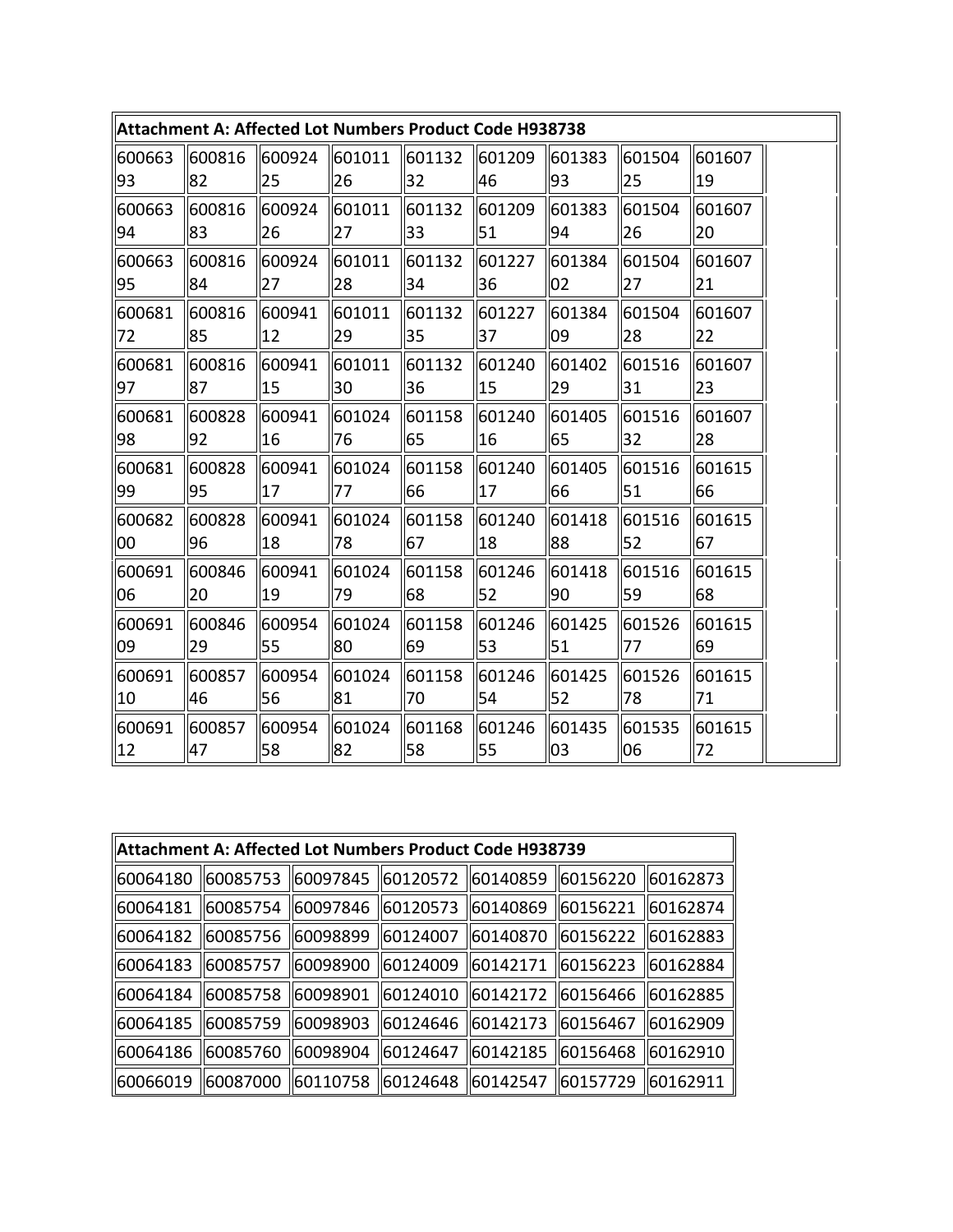|          | Attachment A: Affected Lot Numbers Product Code H938739 |                                           |          |          |          |          |
|----------|---------------------------------------------------------|-------------------------------------------|----------|----------|----------|----------|
| 60069084 | 60087001                                                | $\parallel$ 60110759 $\parallel$ 60124649 |          | 60142548 | 60157730 | 60162912 |
| 60069099 | 60087002                                                | 60110760                                  | 60124650 | 60145055 | 60158355 | 60163509 |
| 60069100 | 60087003                                                | 60110762                                  | 60124651 | 60146999 | 60158359 | 60164100 |
| 60069102 | 60087004                                                | 60112138                                  | 60125601 | 60147000 | 60158417 | 60164101 |
| 60069103 | 60087005                                                | 60112145                                  | 60126004 | 60147001 | 60158418 | 60165786 |
| 60069105 | 60088210                                                | 60112146                                  | 60126005 | 60148484 | 60158541 | 60165787 |
| 60072115 | 60088217                                                | 60112153                                  | 60126006 | 60148485 | 60158749 | 60165847 |
| 60072118 | 60088218                                                | 60112154                                  | 60126007 | 60148486 | 60158750 | 60165848 |
| 60074015 | 60088221                                                | 60113242                                  | 60126010 | 60148487 | 60158751 | 60165849 |
| 60074076 | 60088222                                                | 60113245                                  | 60127190 | 60148488 | 60158752 | 60165850 |
| 60074077 | 60088225                                                | 60115051                                  | 60127192 | 60148489 | 60158754 |          |
| 60075858 | 60088226                                                | 60115052                                  | 60127193 | 60149800 | 60158756 |          |
| 60075899 | 60089801                                                | 60115053                                  | 60127194 | 60149801 | 60158759 |          |
| 60080378 | 60089802                                                | 60115054                                  | 60132900 | 60149802 | 60158760 |          |
| 60080379 | 60089803                                                | 60115055                                  | 60132902 | 60149805 | 60158792 |          |
| 60080380 | 60089804                                                | 60115056                                  | 60132903 | 60149806 | 60158795 |          |
| 60080381 | 60095475                                                | 60115057                                  | 60132904 | 60151291 | 60159839 |          |
| 60080382 | 60095476                                                | 60115253                                  | 60134186 | 60151292 | 60159841 |          |
| 60081689 | 60095477                                                | 60115254                                  | 60134187 | 60154205 | 60160682 |          |
| 60081690 | 60095478                                                | 60115255                                  | 60134188 | 60154206 | 60160925 |          |
| 60081693 | 60095479                                                | 60115256                                  | 60134189 | 60154207 | 60160926 |          |
| 60081694 | 60095480                                                | 60115257                                  | 60134190 | 60154208 | 60161397 |          |
| 60081705 | 60095481                                                | 60115258                                  | 60134191 | 60154209 | 60161398 |          |
| 60081706 | 60096724                                                | 60115259 60135985                         |          | 60154210 | 60161551 |          |
| 60082903 | 60096727                                                | 60118569                                  | 60135986 | 60154211 | 60161552 |          |
| 60083520 | 60096728                                                | 60119382                                  | 60135988 | 60154212 | 60161554 |          |
| 60083555 | 60096729                                                | 60119383                                  | 60135989 | 60154213 | 60161555 |          |
| 60084631 | 60096730                                                | 60119384                                  | 60135990 | 60154214 | 60161556 |          |
| 60084633 | 60096731                                                | 60119385                                  | 60137712 | 60155994 | 60161557 |          |
| 60084634 | 60096732                                                | 60119386                                  | 60138469 | 60155995 | 60161558 |          |
| 60084635 | 60097841                                                | 60119387                                  | 60140582 | 60155997 | 60161559 |          |
| 60084636 | 60097842                                                | 60119388                                  | 60140847 | 60155998 | 60162227 |          |
| 60084637 | 60097843                                                | 60120571                                  | 60140848 | 60156219 | 60162228 |          |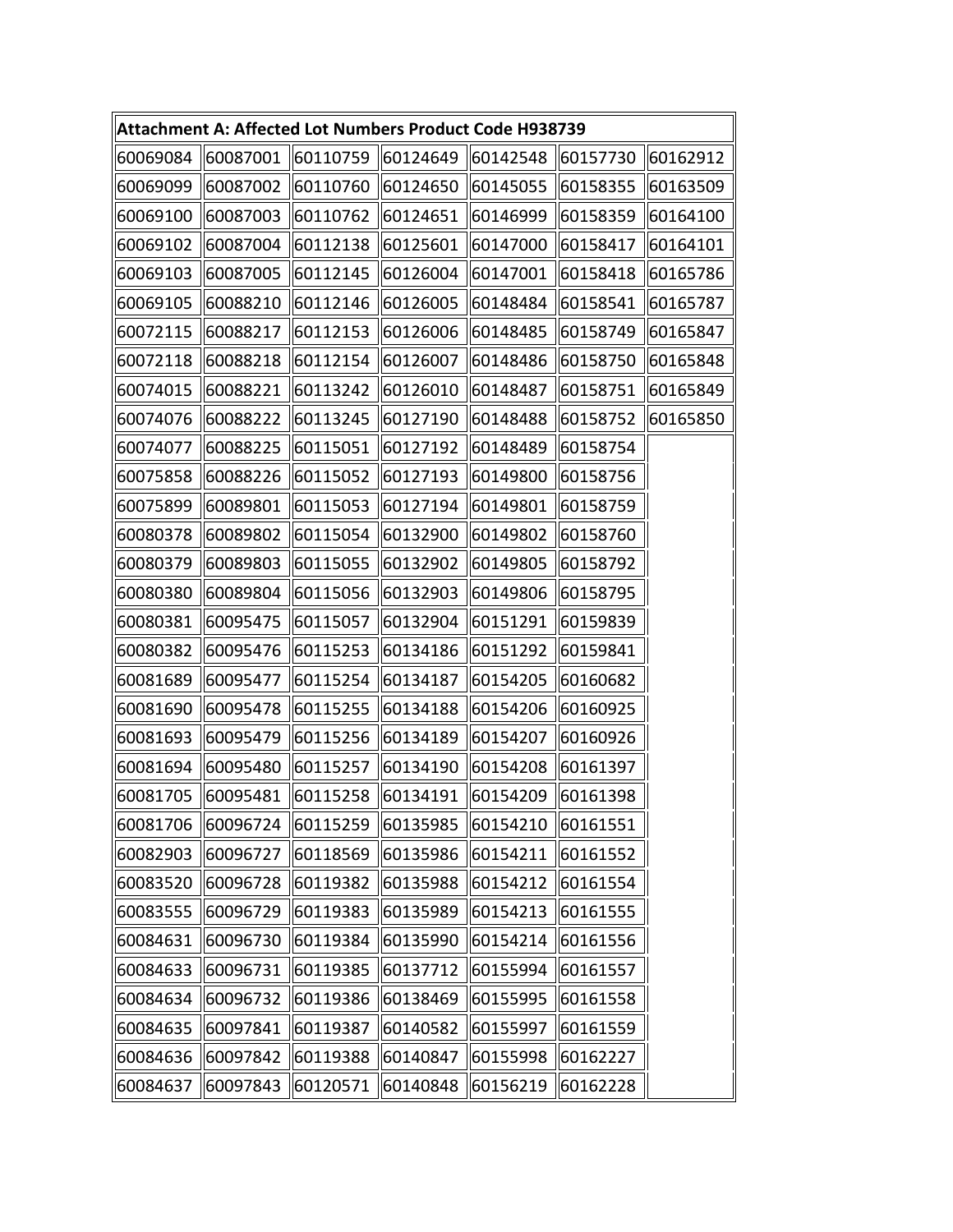|        |         |         |        |        | <b>Attachment A: Affected Lot Numbers Product Code H938740</b> |        |        |        |                |
|--------|---------|---------|--------|--------|----------------------------------------------------------------|--------|--------|--------|----------------|
| 600485 | 600662  | 600803  | 600941 | 601024 | 601132                                                         | 601246 | 601360 | 601454 | 6015518        |
| 39     | 79      | 05      | 05     | 73     | 30                                                             | 66     | 05     | 67     | 0              |
| 600498 | 1600681 | 600803  | 600941 | 601024 | 601132                                                         | 601246 | 601360 | 601454 | 6015518        |
| 20     | 34      | 06      | 06     | 74     | 31                                                             | 67     | 06     | 68     | 1              |
| 600562 | 600681  | 1600803 | 600941 | 601024 | 601148                                                         | 601260 | 601371 | 601454 | 6015518        |
| 25     | 41      | 07      | 07     | 75     | 59                                                             | 16     | 68     | 69     | $\overline{2}$ |
| 600562 | 600681  | 600816  | 600941 | 601039 | 601152                                                         | 601260 | 601372 | 601470 | 6015624        |
| 26     | 42      | 78      | 08     | 44     | 45                                                             | 19     | 41     | 06     | 8              |
| 600562 | 600681  | 1600816 | 600941 | 601039 | 601152                                                         | 601260 | 601372 | 601470 | 6015625        |
| 27     | 63      | 80      | 09     | 53     | 47                                                             | 21     | 42     | 07     | 0              |
| 600576 | 600681  | 600816  | 600941 | 601039 | 601152                                                         | 601260 | 601372 | 601470 | 6015625        |
| 19     | 64      | 81      | 10     | 54     | 48                                                             | 22     | 53     | 08     | 1              |
| 600591 | 600681  | 1600837 | 600941 | 601039 | 601152                                                         | 601260 | 601372 | 601470 | 6015625        |
| 68     | 65      | 67      | 11     | 55     | 49                                                             | 25     | 54     | 09     | 2              |
| 600591 | 600681  | 600844  | 600946 | 601039 | 601152                                                         | 601272 | 601372 | 601470 | 6015625        |
| 70     | 66      | 76      | 63     | 56     | 51                                                             | 09     | 65     | 10     | 3              |
| 600591 | 600681  | 600844  | 600946 | 601047 | 601168                                                         | 601272 | 601384 | 601470 | 6015774        |
| 71     | 70      | 85      | 64     | 09     | 95                                                             | 10     | 11     | 11     | 5              |
| 600591 | 600696  | 600844  | 600954 | 601048 | 601168                                                         | 601272 | 601384 | 601484 | 6015774        |
| 76     | 97      | 86      | 48     | 62     | 96                                                             | 11     | 12     | 98     | 7              |
| 600604 | 600696  | 600844  | 600954 | 601052 | 601172                                                         | 601272 | 601384 | 601484 | 6015774        |
| 35     | 99      | 89      | 49     | 12     | 90                                                             | 12     | 13     | 99     | 8              |
| 600604 | 600697  | 600844  | 600954 | 601052 | 601183                                                         | 601272 | 601384 | 601485 | 6015774        |
| 36     | 00      | 90      | 51     | 13     | 20                                                             | 13     | 14     | 00     | 9              |
| 600604 | 600697  | 600844  | 600954 | 601052 | 601183                                                         | 601288 | 601384 | 601504 | 6015877        |
| 37     | 01      | 93      | 52     | 14     | 21                                                             | 19     | 15     | 32     | 15             |
| 600604 | 1600697 | 600844  | 600954 | 601052 | 601193                                                         | 601288 | 601393 | 601504 | 6015877        |
| 38     | 02      | 94      | 53     | 15     | 34                                                             | 20     | 35     | 33     | 17             |
| 600604 | 600697  | 600869  | 600954 | 601052 | 601193                                                         | 601300 | 601393 | 601504 | 6015877        |
| 39     | 03      | 87      | 54     | 16     | 35                                                             | 43     | 36     | 34     | 8              |
| 600619 | 600697  | 600869  | 600967 | 601054 | 601193                                                         | 601300 | 601393 | 601504 | 6015877        |
| 29     | 04      | 89      | 04     | 33     | 96                                                             | 44     | 39     | 35     | 9              |
| 600619 | 600708  | 600869  | 600967 | 601054 | 601193                                                         | 601319 | 601393 | 601504 | 6015878        |
| 30     | 33      | 90      | 05     | 41     | 98                                                             | 00     | 40     | 37     | 0              |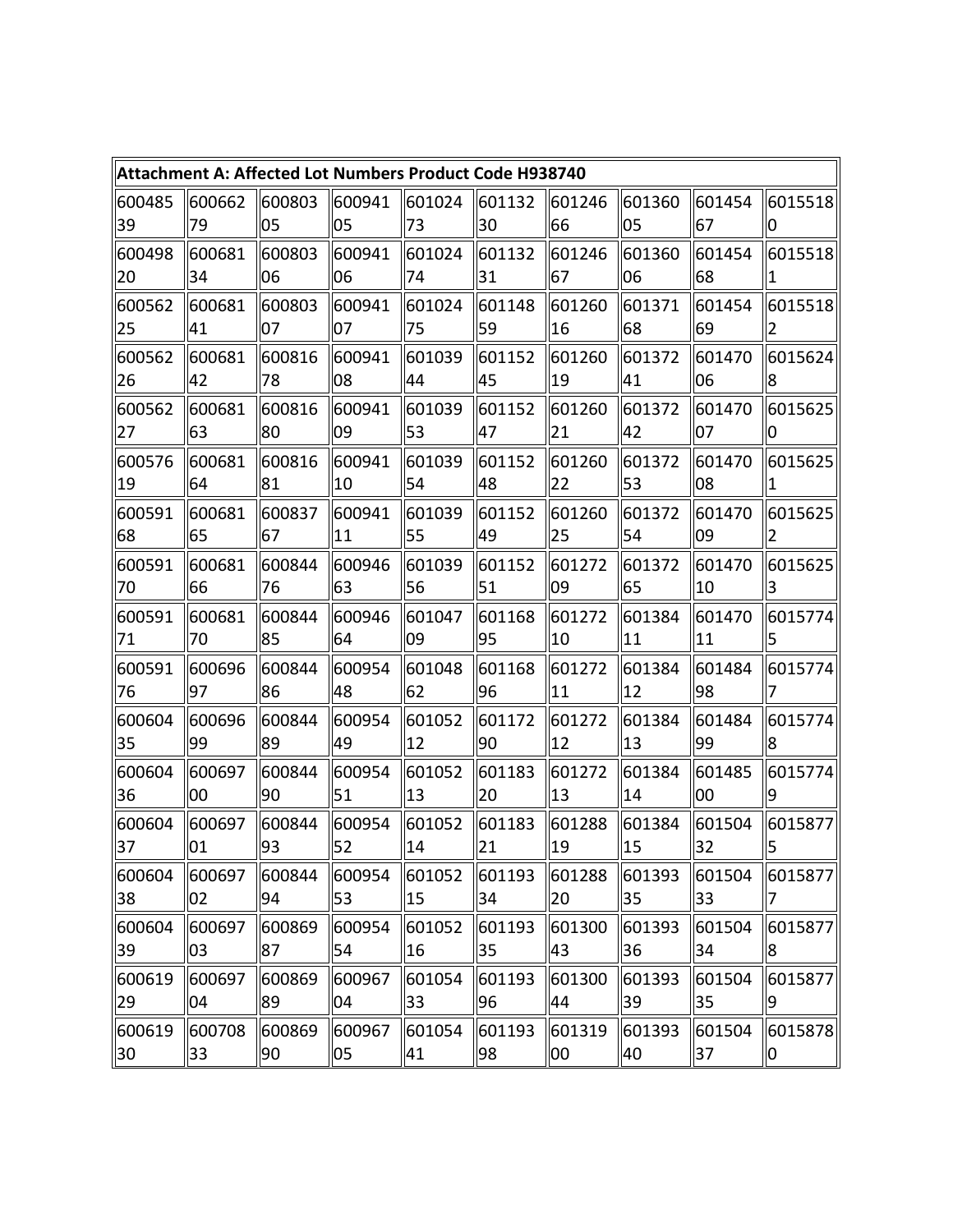|        |        |        |        |        | Attachment A: Affected Lot Numbers Product Code H938740 |        |        |        |         |
|--------|--------|--------|--------|--------|---------------------------------------------------------|--------|--------|--------|---------|
| 600619 | 600721 | 600869 | 600967 | 601054 | 601193                                                  | 601319 | 601405 | 601504 | 6015878 |
| 31     | 30     | 91     | 06     | 42     | 99                                                      | 01     | 74     | 38     | 1       |
| 600619 | 600721 | 600869 | 600967 | 601054 | 601194                                                  | 601319 | 601405 | 601504 | 6015986 |
| 38     | 32     | 92     | 07     | 43     | 00                                                      | 02     | 76     | 60     | 6       |
| 600619 | 600721 | 600881 | 600967 | 601068 | 601194                                                  | 601319 | 601405 | 601516 | 6015988 |
| 39     | 34     | 97     | 09     | 91     | 01                                                      | 03     | 77     | 73     | 1       |
| 600619 | 600721 | 600881 | 600967 | 601068 | 601194                                                  | 601319 | 601405 | 601516 | 6015988 |
| 40     | 38     | 98     | 10     | 92     | 02                                                      | 04     | 78     | 74     | 2       |
| 600619 | 600733 | 600882 | 600978 | 601068 | 601197                                                  | 601319 | 601418 | 601517 | 6015988 |
| 41     | 37     | 01     | 26     | 93     | 89                                                      | 05     | 91     | 03     | 5       |
| 600619 | 600733 | 600882 | 600978 | 601082 | 601197                                                  | 601319 | 601418 | 601517 | 6015988 |
| 42     | 38     | 02     | 27     | 69     | 91                                                      | 31     | 92     | 04     | 6       |
| 600631 | 600733 | 600882 | 600978 | 601082 | 601197                                                  | 601319 | 601418 | 601517 | 6016073 |
| 53     | 75     | 09     | 28     | 70     | 92                                                      | 32     | 93     | 13     | 1       |
| 600631 | 600734 | 600897 | 600978 | 601095 | 601209                                                  | 601327 | 601418 | 601517 | 6016073 |
| 55     | 23     | 90     | 29     | 78     | 52                                                      | 70     | 94     | 14     | 2       |
| 600631 | 600747 | 600897 | 600978 | 601095 | 601209                                                  | 601327 | 601418 | 601526 | 6016073 |
| 56     | 13     | 91     | 30     | 79     | 59                                                      | 71     | 97     | 80     | 4       |
| 600631 | 600783 | 600897 | 600978 | 601095 | 601209                                                  | 601327 | 601425 | 601526 | 6016073 |
| 62     | 29     | 92     | 31     | 80     | 66                                                      | 72     | 43     | 81     | 5       |
| 600631 | 600783 | 600897 | 600988 | 601095 | 601209                                                  | 601329 | 601432 | 601526 | 6016073 |
| 63     | 33     | 93     | 65     | 87     | 75                                                      | 11     | 21     | 82     | 6       |
| 600631 | 600783 | 600897 | 600988 | 601095 | 601209                                                  | 601329 | 601432 | 601526 | 6016157 |
| 64     | 98     | 94     | 66     | 88     | 76                                                      | 12     | 22     | 83     | 5       |
| 600631 | 600789 | 600897 | 600988 | 601095 | 601220                                                  | 601329 | 601432 | 601526 | 6016157 |
| 65     | 59     | 95     | 67     | 93     | 08                                                      | 13     | 23     | 84     | 16      |
| 600631 | 600789 | 600911 | 600988 | 601107 | 601227                                                  | 601329 | 601432 | 601526 | 6016157 |
| 66     | 60     | 45     | 68     | 30     | 39                                                      | 14     | 24     | 85     | 17      |
| 600631 | 600789 | 600911 | 600988 | 601107 | 601227                                                  | 601329 | 601432 | 601542 | 6016157 |
| 69     | 61     | 46     | 69     | 33     | 40                                                      | 16     | 26     | 18     | 18      |
| 600632 | 600789 | 600911 | 600997 | 601107 | 601227                                                  | 601329 | 601439 | 601542 | 6016297 |
| 26     | 62     | 49     | 46     | 34     | 41                                                      | 17     | 56     | 19     | 2       |
| 600645 | 600789 | 600911 | 600997 | 601107 | 601240                                                  | 601342 | 601439 | 601542 |         |
| 58     | 63     | 50     | 47     | 35     | 19                                                      | 04     | 57     | 20     |         |
| 600645 | 600789 | 600911 | 600997 | 601107 | 601240                                                  | 601342 | 601439 | 601542 |         |
| 78     | 64     | 51     | 48     | 37     | 20                                                      | 10     | 58     | 21     |         |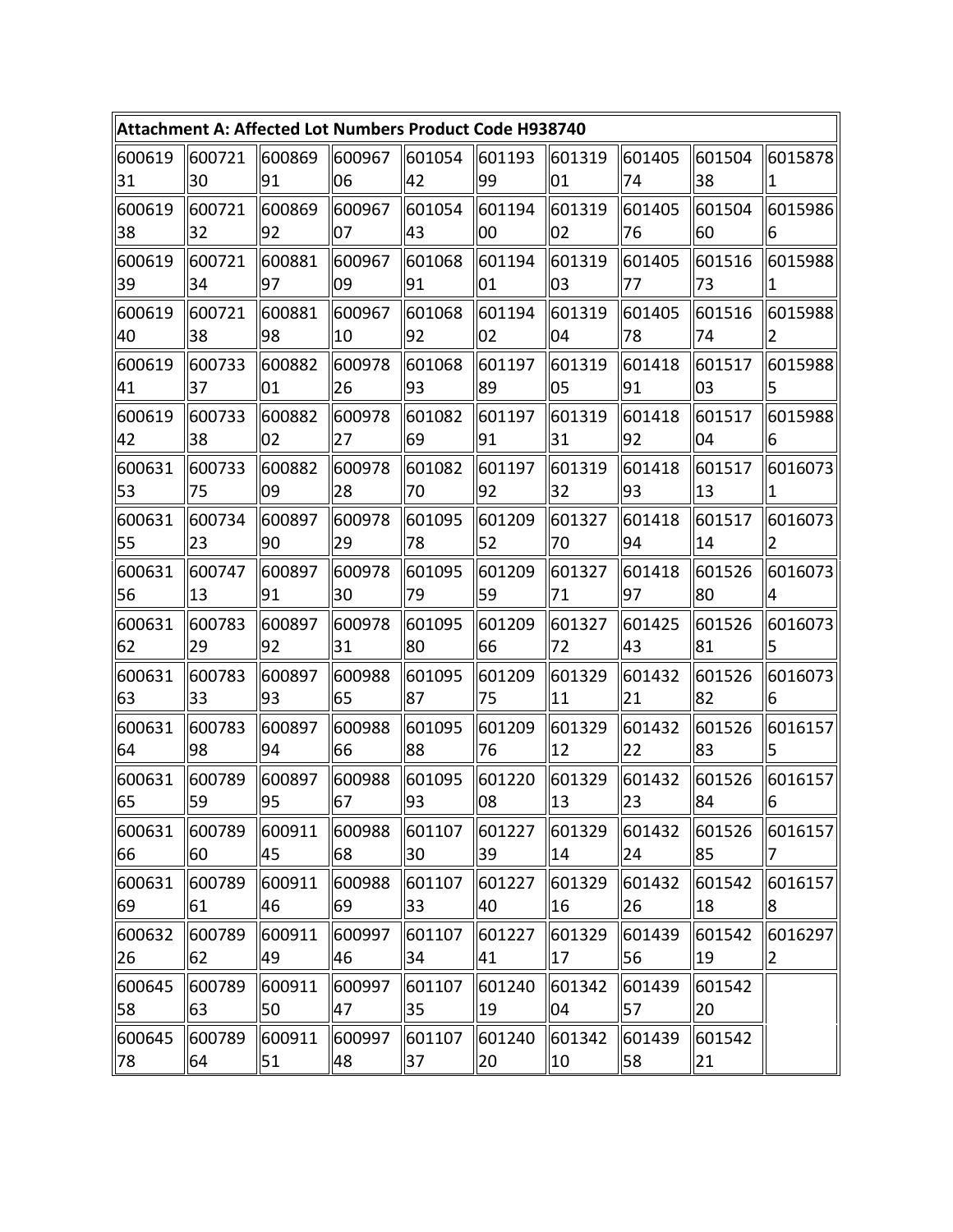|        | Attachment A: Affected Lot Numbers Product Code H938740 |           |         |        |              |              |        |        |
|--------|---------------------------------------------------------|-----------|---------|--------|--------------|--------------|--------|--------|
| 600645 | 600789                                                  | 1600911   | 1600997 | 601120 | 601240       | 601342       | 601439 | 601542 |
| 80     | 65                                                      | I52       | 49      | 98     | $ 21\rangle$ | 11           | 59     | 22     |
| 600645 | 600789                                                  | 600924    | 601011  | 601121 | 601240       | 601342       | 601439 | 601542 |
| 83     | 66                                                      | <b>13</b> | 12      | 100    | 22           | 12           | 60     | 23     |
| 600645 | 600789                                                  | 600924    | 601011  | 601121 | 601246       | 601342       | 601439 | 601542 |
| 84     | 67                                                      | 14        | 23      | 06     | 21           | <b>13</b>    | 61     | 24     |
| 600645 | 600789                                                  | 600924    | 601024  | 601121 | 601246       | 601360       | 601439 | 601551 |
| 87     | 68                                                      | 15        | 69      | 07     | 61           | 01           | 62     | 76     |
| 600662 | 600789                                                  | 600924    | 601024  | 601132 | 601246       | 601360       | 601450 | 601551 |
| 69     | 69                                                      | 16        | 170     | 27     | 162          | $ 02\rangle$ | 49     | 77     |
| 600662 | 600789                                                  | 600924    | 601024  | 601132 | 1601246      | 601360       | 601454 | 601551 |
| 75     | 71                                                      | 17        | 171     | 28     | 163          | 103          | 65     | 78     |
| 600662 | 600803                                                  | 600924    | 601024  | 601132 | 601246       | 601360       | 601454 | 601551 |
| 77     | 04                                                      | 19        | 72      | 29     | 65           | 04           | 66     | 79     |

| <b>Attachment A: Affected Lot Numbers</b><br>Product Code H938741 |          |          |          |  |  |  |  |
|-------------------------------------------------------------------|----------|----------|----------|--|--|--|--|
| 60052524                                                          | 60092434 | 60110504 | 60147962 |  |  |  |  |
| 60056338                                                          | 60094123 | 60110505 | 60147963 |  |  |  |  |
| 60056340                                                          | 60094124 | 60110506 | 60147964 |  |  |  |  |
| 60057627                                                          | 60094125 | 60110507 | 60151605 |  |  |  |  |
| 60064588                                                          | 60099758 | 60110508 | 60151606 |  |  |  |  |
| 60064591                                                          | 60099760 | 60117112 | 60151611 |  |  |  |  |
| 60064592                                                          | 60099761 | 60117114 | 60151612 |  |  |  |  |
| 60064593                                                          | 60099762 | 60117115 | 60152667 |  |  |  |  |
| 60064597                                                          | 60101133 | 60117117 | 60152668 |  |  |  |  |
| 60064598                                                          | 60101134 | 60118045 | 60152669 |  |  |  |  |
| 60064599                                                          | 60102483 | 60119884 | 60152670 |  |  |  |  |
| 60064603                                                          | 60102484 | 60120935 | 60159843 |  |  |  |  |
| 60066282                                                          | 60102486 | 60120937 | 60159844 |  |  |  |  |
| 60066283                                                          | 60102487 | 60120940 | 60159849 |  |  |  |  |
| 60066287                                                          | 60102488 | 60122732 | 60159850 |  |  |  |  |
| 60066288                                                          | 60102489 | 60122733 | 60160713 |  |  |  |  |